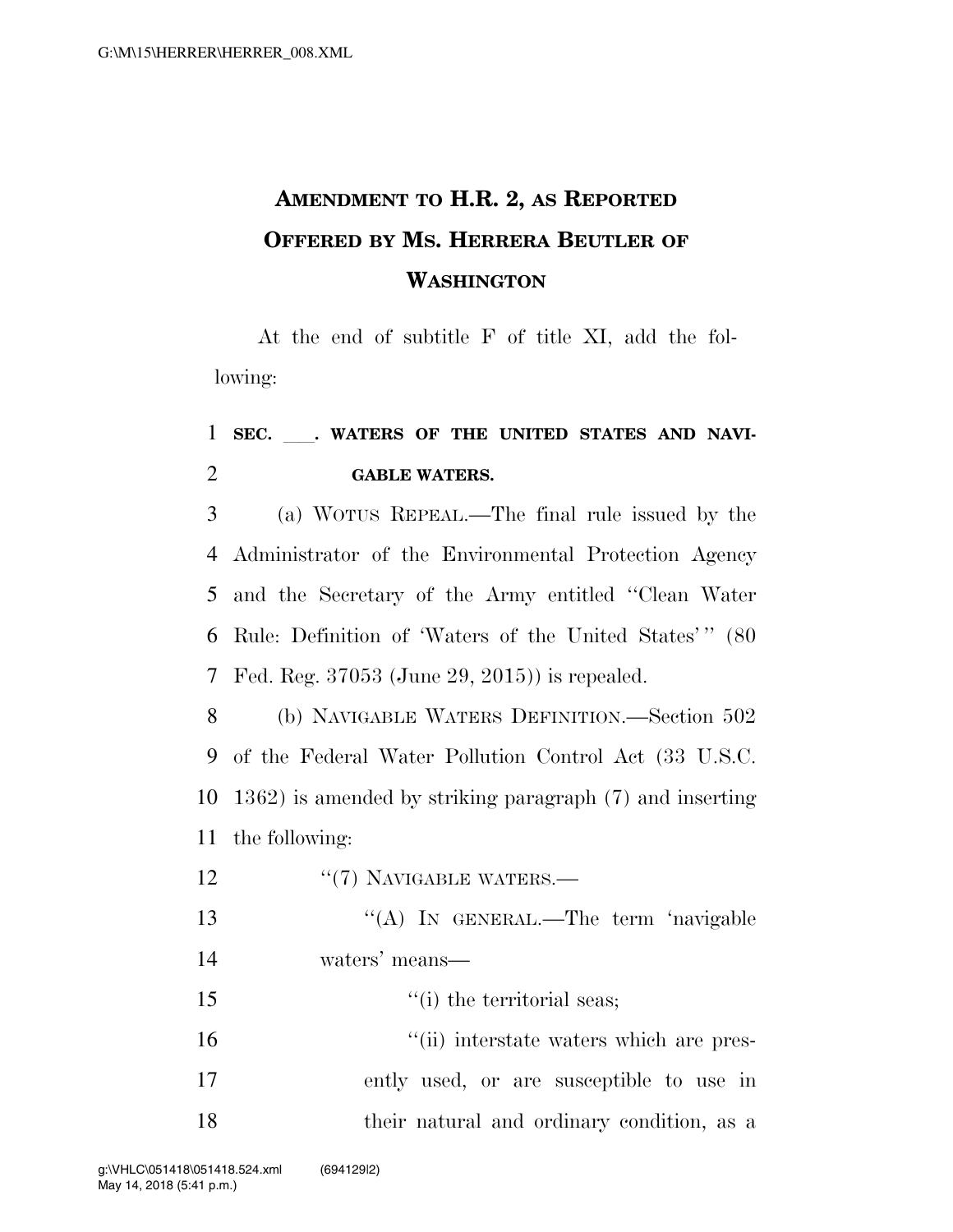| $\mathbf{1}$   | means to transport interstate or foreign         |
|----------------|--------------------------------------------------|
| $\overline{2}$ | commerce;                                        |
| 3              | "(iii) relatively permanent, standing,           |
| $\overline{4}$ | or continuously flowing bodies of water          |
| 5              | that form geographical features commonly         |
| 6              | known as streams, rivers, or lakes, that         |
| 7              | flow directly into waters described in           |
| 8              | clause (ii); or                                  |
| 9              | "(iv) wetlands that have a continuous            |
| 10             | surface water connection to waters de-           |
| 11             | scribed in clause (ii) or (iii).                 |
| 12             | "(B) EXCLUSIONS.—The term 'navigable             |
| 13             | waters' shall be limited to the waters described |
| 14             | in subparagraph (A) and does not include—        |
| 15             | "(i) intermittent or ephemeral waters;           |
| 16             | "(ii) subsurface waters, including               |
| 17             | ground water or underground streams;             |
| 18             | "(iii) any water that by itself does not         |
| 19             | meet the definition in subparagraph $(A)$ ;      |
| 20             | "(iv) an intrastate water, unless meet-          |
| 21             | ing the requirements of subparagraph $(A)$ ;     |
| 22             | $f'(v)$ a man-made channel or ditch, in-         |
| 23             | eluding irrigation, distribution, and drain-     |
| 24             | age systems;                                     |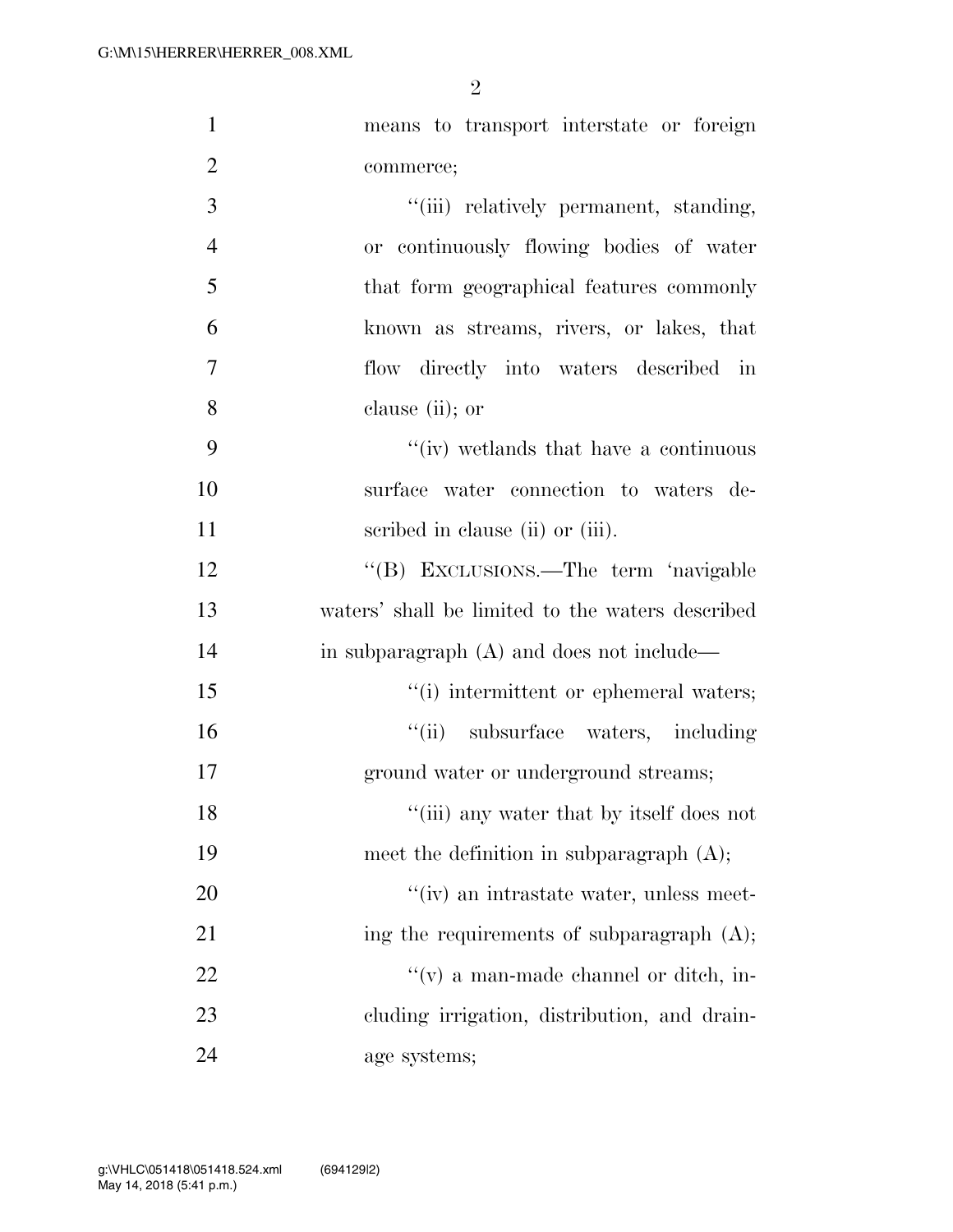| $\mathbf{1}$   | $\lq\lq$ (vi) a water that does not meet the   |
|----------------|------------------------------------------------|
| $\overline{2}$ | definition in subparagraph $(A)$ , including a |
| 3              | water that in the past could have been a       |
| $\overline{4}$ | water that meets the definition in subpara-    |
| 5              | $graph(A)$ or a water that in the future       |
| 6              | could be a water that meets the definition     |
| 7              | in subparagraph $(A)$ ;                        |
| 8              | "(vii) a water that requires the use of        |
| 9              | means beyond visual inspection by the          |
| 10             | naked eye, including aerial photographs,       |
| 11             | satellite imaging, or hydrological testing, to |
| 12             | determine if it meets the definition in sub-   |
| 13             | paragraph $(A)$ ;                              |
| 14             | "(viii) prior converted cropland; or           |
| 15             | "(ix) waste treatment systems, includ-         |
| 16             | ing systems created in or with impounded       |
| 17             | waters described in subparagraph (A) and       |
| 18             | all features and components of any system      |
| 19             | designed to actively or passively retain or    |
| 20             | reduce or remove pollutants from waste-        |
| 21             | water or stormwater, including those that      |
| 22             | convey the pollutants into and out of the      |
| 23             | system.                                        |
| 24             | "(C) CONTINUOUS SURFACE WATER CON-             |
| 25             | NECTION.—For purposes of this paragraph, a     |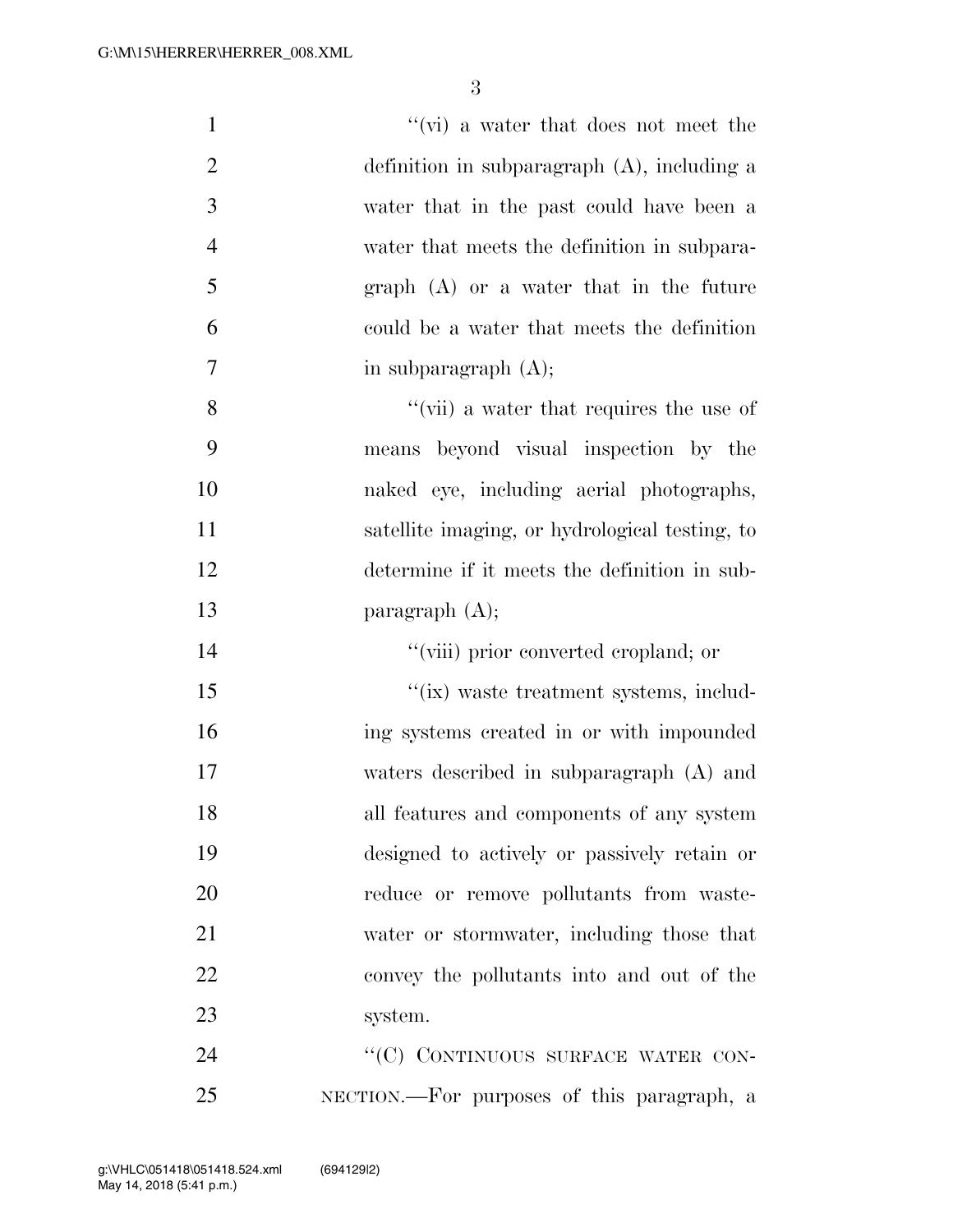continuous surface water connection is a con- nection with respect to which an ordinary per- son would not be able to visually determine by the naked eye, by looking at the water surface, where one body of water ends and the other be- gins. 7 "(D) RELATIVELY PERMANENT, STAND-

8 ING, OR CONTINUOUSLY FLOWING.—For pur- poses of this paragraph, a water is relatively permanent, standing, or continuously flowing if it has continuous flow for at least 290 days of the year, except in cases of extreme events, such as a drought.

14 "(E) WETLANDS.—For purposes of this paragraph, wetlands—

 ''(i) are areas that are inundated or saturated by surface or ground water at a frequency and duration sufficient to sup- port, and that under normal circumstances do support, a prevalence of vegetation typi- cally adapted for life in saturated soil con-ditions; and

23 ''(ii) include swamps, marshes, bogs, 24 and similar areas.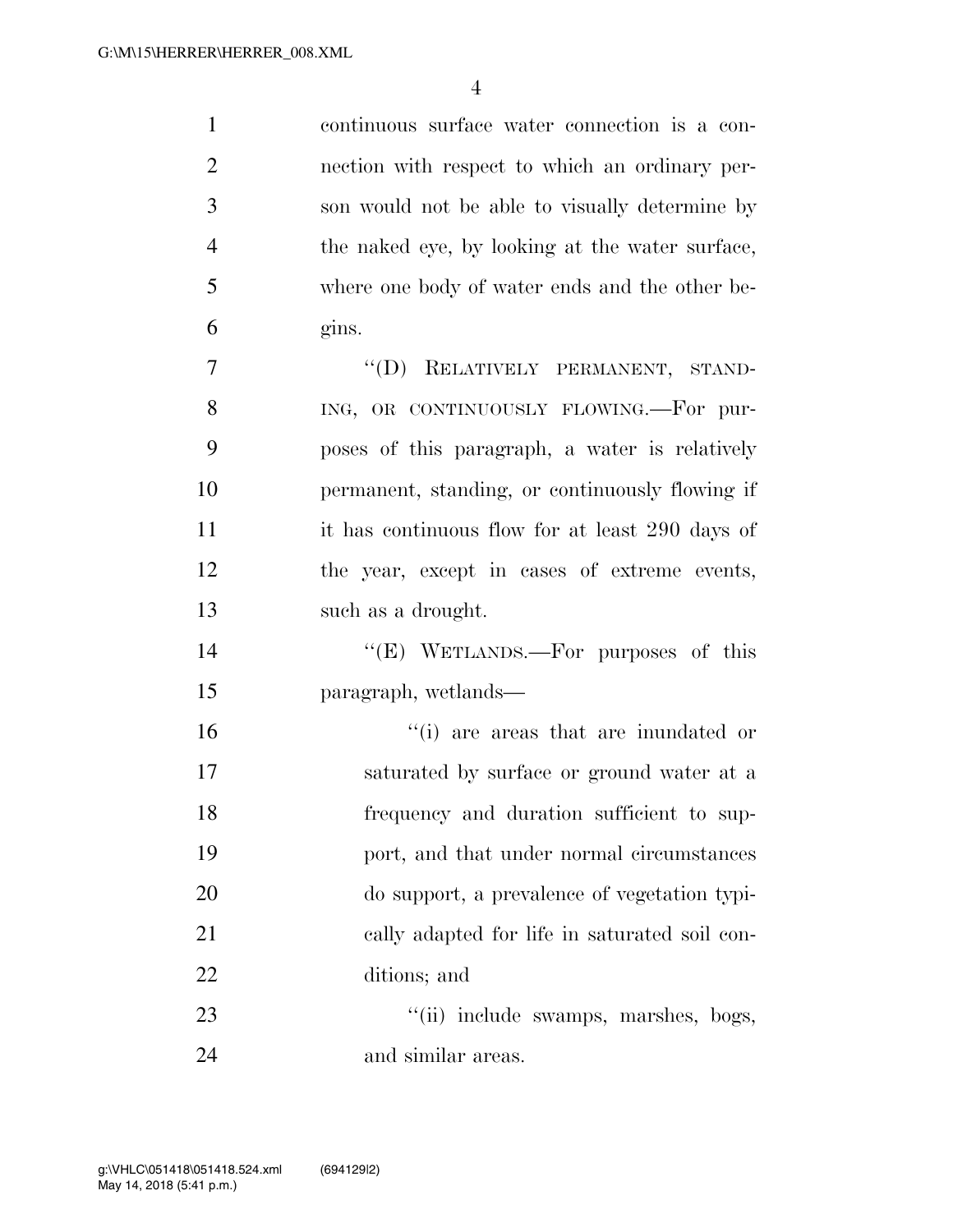| $\mathbf{1}$   | "(F) PRIOR CONVERTED CROPLAND.—For               |
|----------------|--------------------------------------------------|
| $\overline{2}$ | purposes of this paragraph, the term 'prior con- |
| 3              | verted cropland'—                                |
| $\overline{4}$ | "(i) means areas that, prior to De-              |
| 5              | cember 23, 1985, were drained or other-          |
| 6              | wise manipulated for the purpose, or hav-        |
| 7              | ing the effect, of making an agricultural        |
| 8              | product possible, and that are inundated         |
| 9              | for no more than 14 consecutive days dur-        |
| 10             | ing the growing season; and                      |
| 11             | "(ii) includes agricultural drainage             |
| 12             | features, including ditches and convey-          |
| 13             | ances, that are the means by which the           |
| 14             | original conversion from wetlands to crop-       |
| 15             | land took place and that are integral to the     |
| 16             | continued production of agricultural prod-       |
| 17             | ucts by providing drainage or irrigation to      |
| 18             | maintain productive growing conditions.          |
| 19             | "(G) JURISDICTIONAL DETERMINATION.-              |
| 20             | The Secretary of the Army, at his cost, shall    |
| 21             | provide a binding determination upon the re-     |
| 22             | quest of a permit applicant, landowner, or other |
| 23             | affected person with an identifiable and sub-    |
| 24             | stantial legal interest in a property, to deter- |
| 25             | mine whether a water is a navigable water        |